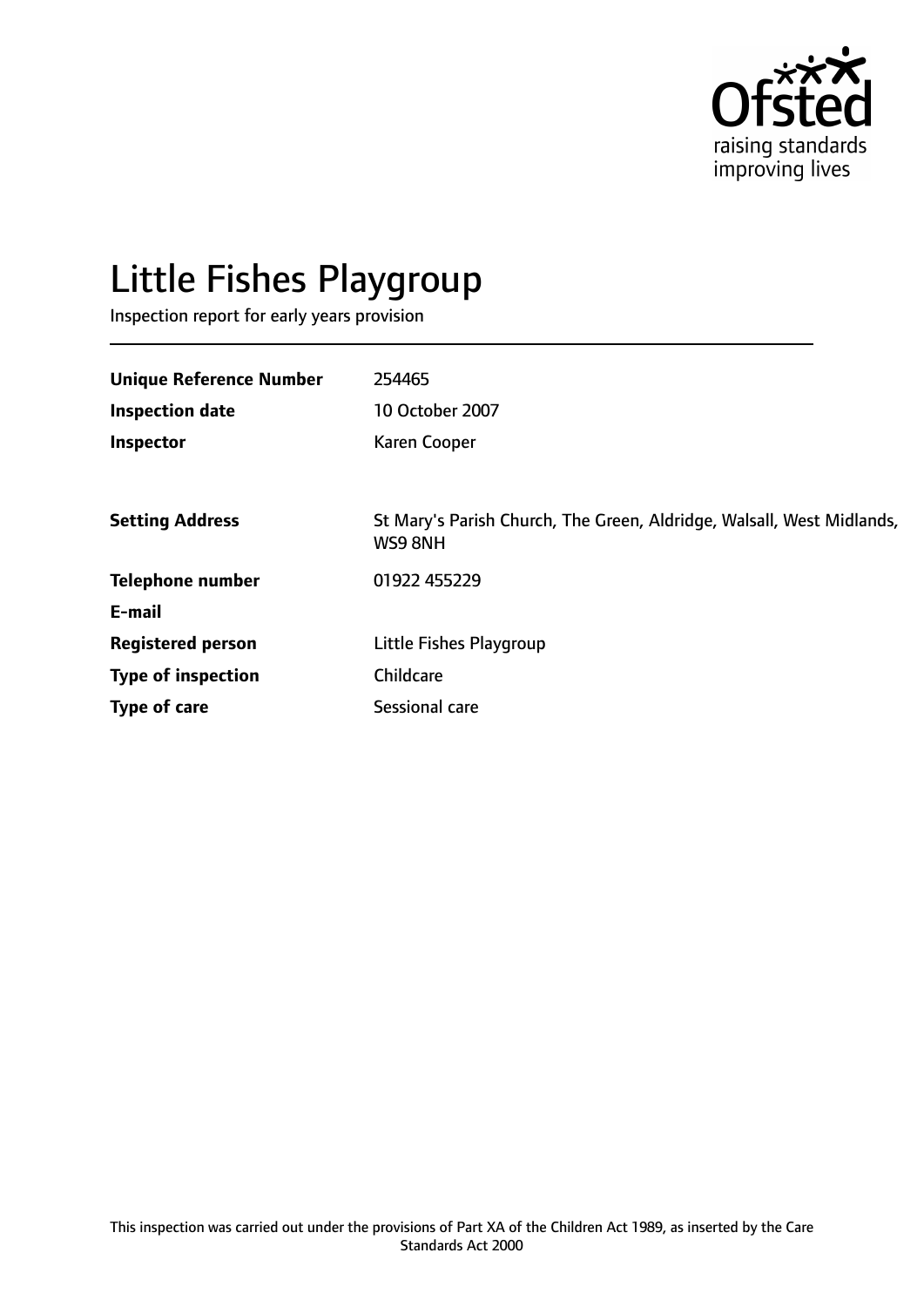#### **ABOUT THIS INSPECTION**

The purpose of this inspection is to assure government, parents and the public of the quality of childcare and, if applicable, of nursery education. The inspection was carried out under Part XA Children Act 1989 as introduced by the Care Standards Act 2000 and, where nursery education is provided, under Schedule 26 of the School Standards and Framework Act 1998.

This report details the main strengths and any areas for improvement identified during the inspection. The judgements included in the report are made in relation to the outcomes for children set out in the Children Act 2004; the National Standards for under 8s day care and childminding; and, where nursery education is provided, the *Curriculum guidance for the foundation stage.*

The report includes information on any complaints about the childcare provision which Ofsted has received since the last inspection or registration or 1 April 2004 whichever is the later.

#### **The key inspection judgements and what they mean**

*Outstanding: this aspect of the provision is of exceptionally high quality Good: this aspect of the provision is strong Satisfactory: this aspect of the provision is sound Inadequate: this aspect of the provision is not good enough*

For more information about early years inspections, please see the booklet *Are you ready for your inspection?* which is available from Ofsted's website: *www.ofsted.gov.uk.*

#### **THE QUALITY AND STANDARDS OF THE CARE**

On the basis of the evidence collected on this inspection:

The quality and standards of the care are good. The registered person meets the National Standards for under 8s day care and childminding.

#### **WHAT SORT OF SETTING IS IT?**

Little Fishes Playgroup opened in 1996. It operates from two large rooms within St Mary's Parish Church premises close to the centre of Aldridge, Walsall. The playgroup serves the local area.

Currently, there are 30 children aged two to three years on roll. Children attend for a variety of sessions. The playgroup supports children with learning difficulties and/or disabilities.

The playgroup opens Monday, Tuesday and Friday mornings during school term-times. Sessions are from 09:30 until 12:00.

There are six staff employed to work with the children. The majority of staff have early years qualifications to NVQ level 3 and the manager is a qualified Special Needs Teacher. The playgroup receives support from a development worker from the local authority.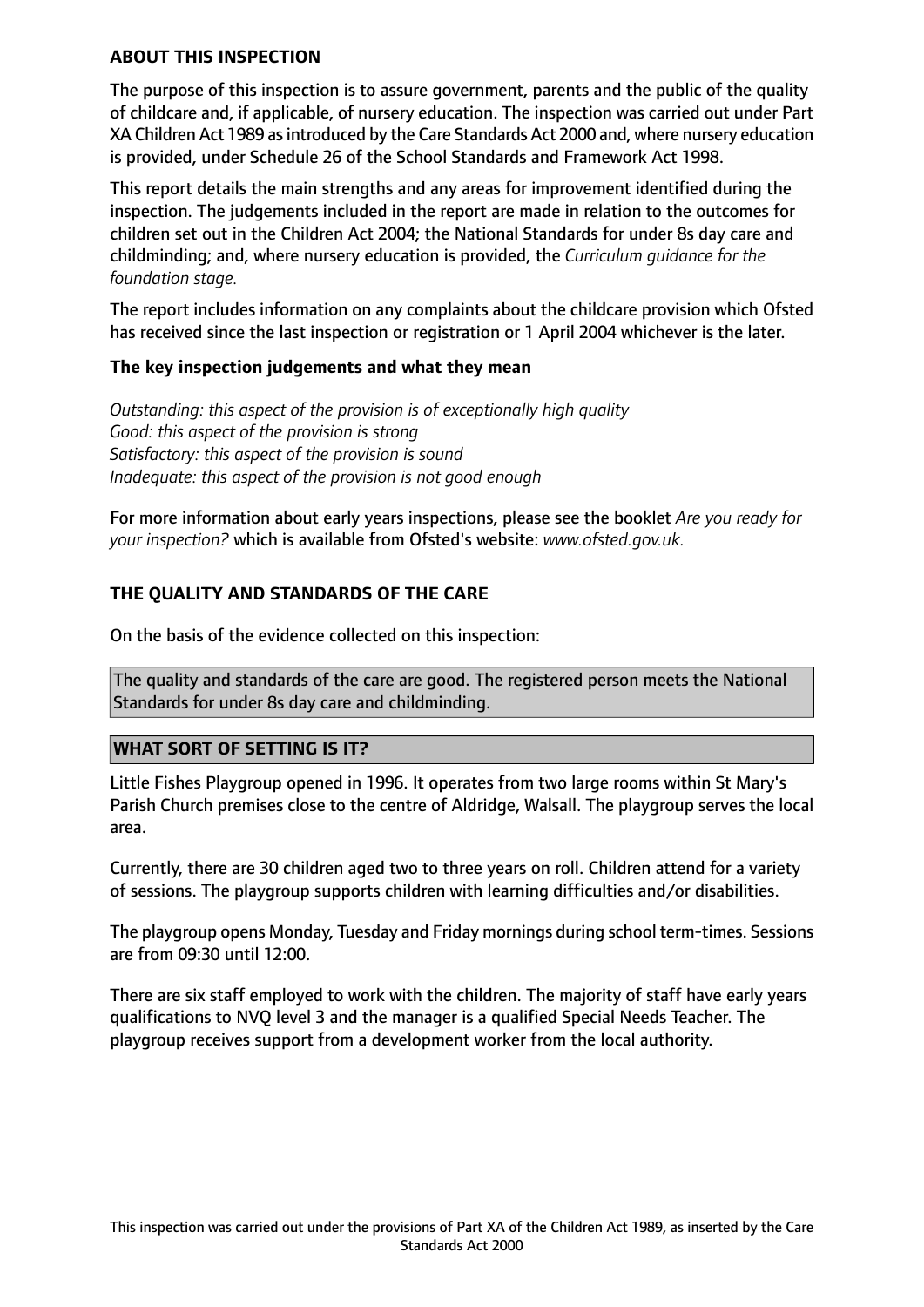#### **Helping children to be healthy**

The provision is satisfactory.

Children stay healthy because staff are active in promoting good health and hygiene practice. Children know when to wash their hands, such as after going to the toilet and before eating and do so independently. Children are cared for appropriately if they have an accident or become ill. Staff are trained in administering first aid and all medication and accidents are appropriately recorded. Consent to administer medication and to seek emergency treatment is obtained at registration. However, there is no written policy in place with regard to the administering of medication to ensure the children's health is protected.

Children's health and dietary needs are well met through a range of nutritious and healthy snacks including fruit, vegetables sticks and toast. Children learn about healthy eating, through topics, displays and daily discussions. They talk about foods 'that are good for them'. During role play children play with real fruit and vegetables to help them understand about healthy foods. Snack times are treated as a social occasion when children and staff sit around the table to enjoy their food and each other's company. Drinks are offered at set times during the day. However, children do not have independent access to fresh drinking to ensure that they remain hydrated.

Resources and space are used well to support children's play. Children enjoy a good range of activities using indoor and outdoor equipment. They play with a good selection of toys and resources that conform to safety standards. They develop their physical skills and enjoy the fresh air through regular use of the outside area. They have use of two rooms within the church premises, the pink room is mainly used to participate in large group games such as music and movement. They competently use the climbing frame, push-alongs and eagerly join in familiar action rhymes such as 'The wheels on the bus'.

#### **Protecting children from harm or neglect and helping them stay safe**

The provision is good.

Children can move safely around the setting because staff are deployed effectively and are vigilant about their safety, indoors and outside. Staff undertake daily safety checks and carry out a risk assessment of the premises which is updated to include new equipment. Access to the setting is monitored and visitors are requested to sign in and out of the premises. Attendance records are accurate because children's times of arrival and departure are clearly recorded. This helps ensure children's safety in the event of an emergency evacuation.

Children are learning to keep themselves safe as they take part in regular fire drills and evacuation procedures. They enjoy detailed discussions with staff about keeping safe and visitorssuch asthe fire department and police encourage children to begin to take responsibility for themselves and others.

Children are further safeguarded because staff are aware of their child protection responsibilities. All staff have undertaken child protection training and are confident that they would be able to recognise any signs or symptoms of abuse. They know the correct action to take to protect a child if they have concerns and are aware of the procedures to follow in the event of an allegation of abuse being made against a member of staff. The written child protection policy is shared with parents.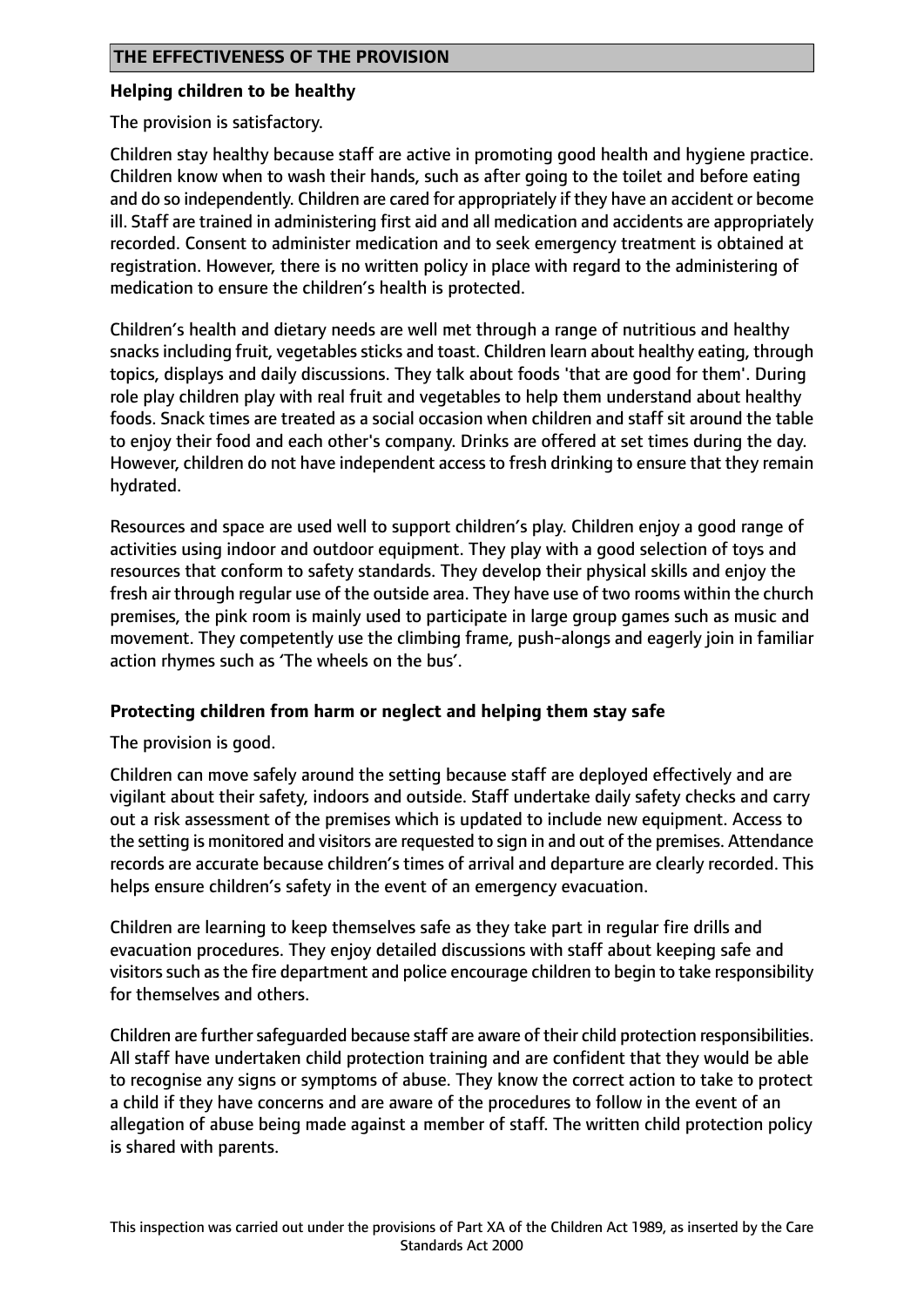## **Helping children achieve well and enjoy what they do**

The provision is good.

Children are happy, confident and enjoy their time at the setting. This enables them to make good progress in their personal, social and emotional development. They take part in a good range of activities which staff plan and prepare to encourage them to develop skills and have fun. For example, children enjoy using their imaginations in role play taking on familiar roles of people in the community and their families, such as a green grocer, mother and father. They acquire new knowledge and skills as staff positively interact with them to encourage their interest, involvement and learning such as other vegetables including squash and Munchkin pumpkins.

Children have developed positive relationships with staff and each other. They are valued and staff help them feel good about themselves by frequently providing positive support, praise and encouragement; while managing behaviour very well; this helps build children's self-esteem.

Staff use the framework 'Birth to three matters' to involve children and further their development. Children's work is attractively displayed within this welcoming environment. This helps children to feel a sense of belonging.

## **Helping children make a positive contribution**

The provision is outstanding.

All children are welcomed and play a full part in the playgroup because staff value and respect their individuality. Children's confidence and self-esteem is well fostered. Children are actively learning about themselves, each other and the world they live in through planned and spontaneous activities, toys and resources such as dressing-up clothes, puzzles, books and figures. They take part in celebrations of different festivals from around the world, such as Diwali and Chinese New Year and have tasted food from other cultures.

Staff with responsibility for children with learning difficulties and/or disabilities have developed very good relationships with parents and other professionals, so that all children are included in all aspects of playgroup life and make progress in their development. Staff involve parents in the development of individual education plans and liaise with outside agencies, where necessary, to learn the best strategies to help a child make progress in their development.

Children are listened to and staff value what they say, which helps them to feel good about themselves. They are learning to play well together and are encouraged to share, take turns and consider the feelings of others. Staff are caring, calm, patient and provide good role models for children. Praise is given freely to children, ensuring that they develop confidence and self-esteem and an understating of what is right and wrong. Music is used effectively to promote good behaviour, for example, children know that the sound of the tambourine indicatestidy-up time.

Staff work in close partnership with parents and as a result the excellent partnership with parents contributes significantly to children's well-being. Parents' views about their child's needs are actively sought before they start at the group. This ensures that children receive continuity of care with home. Staff keep parents informed daily and encourage them to spend time in the setting to offer their talents and skills. They promote parental participation on a rota system providing parents with meaningful tasks to undertake. Parents are provided with clear information about the service offered through, for example, a prospectus, regular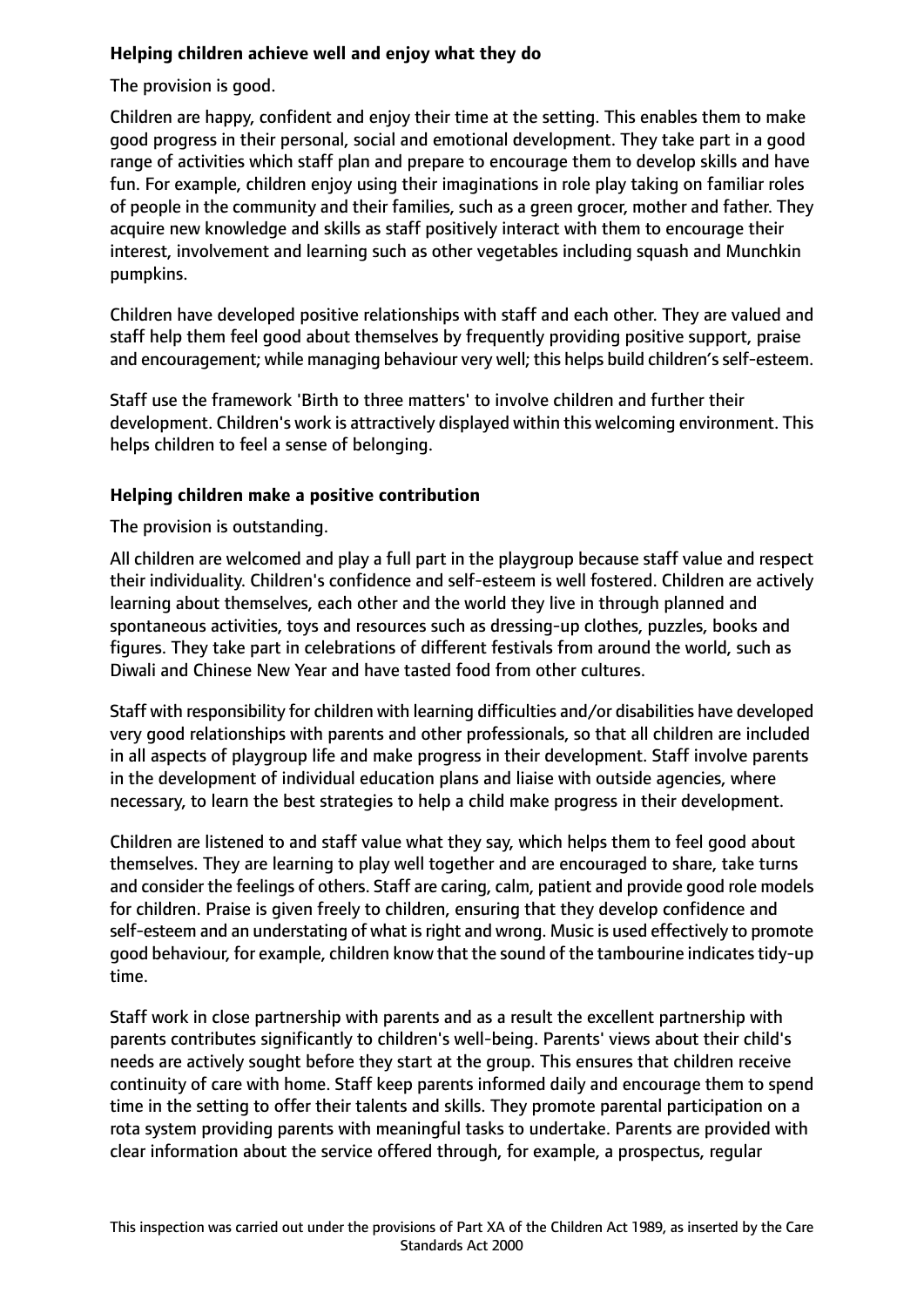newsletters, daily discussion, policies and procedures. All parents are made aware of their child's key worker. They are regularly asked for feedback about the care and service offered, any suggestions are noted and acted on if necessary.

# **Organisation**

The organisation is good.

Overall, the provision meets the needs of the range of children for whom it provides. There is a clear sense of purpose and direction within this setting and staffing levels are very good which ensures good levels of support are offered to children. Children are grouped with key workers in small groups. This promotes consistency which helps the children to feel secure and confident with their carers.

Staff are qualified, experienced and committed to continuous improvement and development, which has a positive impact on children's overall learning and development. They use their knowledge well to plan and provide exciting opportunities for children. They work well as a team to meet the individual needs of children and ensure children access a wide variety of activities to encourage them to make progress in their development. Staff meetings ensure they have a clear understanding of their individual roles and responsibilities.

Staff have developed a wide range of effective procedures which enable staff, volunteers and parents to know how the group operates on a day-to-day basis. They use the documentation well to support the care of the children and comply with regulations. Children's records are clear, up-to-date, easily accessible and stored securely. There is a comprehensive range of policies and procedures. These are regularly reviewed, updated, and shared with parents.

## **Improvements since the last inspection**

At the last inspection the provider was requested to ensure children's accident records are maintained confidentially; ensure there is clear written procedure for staff to follow in the event of allegations of abuse and ensure times of arrival and departure of children are recorded in the attendance register.

All accidents are appropriately recorded and staff use the documentation well to support the care of the children and comply with regulations. Children's records are clear, up-to-date, easily accessible and stored securely to ensure confidentiality is maintained. Staff have attended child protection training and are aware of the procedures to follow in the event of an allegation of abuse being made against a member of staff. Children's attendance is accurately recorded stating exact times of arrival and departure. This ensures children are cared for safely.

# **Complaints since the last inspection**

Since the last inspection there have been no complaints made to Ofsted that require the provider or Ofsted to take any action in order to meet the National Standards.

The provider is required to keep a record of complaints made by parents, which they can see on request. The complaints record may contain complaints other than those made to Ofsted.